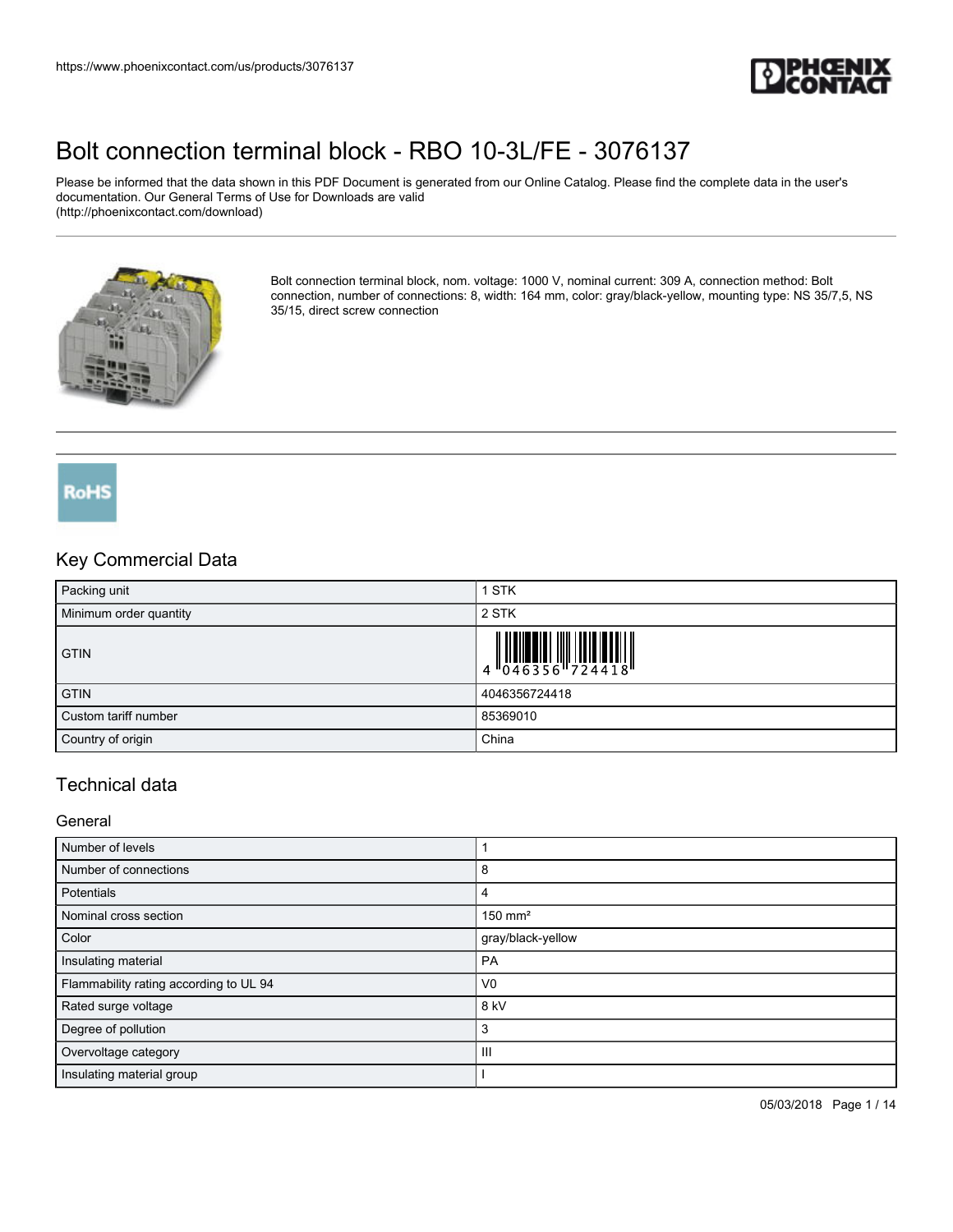

### Technical data

#### General

| Maximum power dissipation for nominal condition                         | 9.55 W                                                   |
|-------------------------------------------------------------------------|----------------------------------------------------------|
| Maximum load current                                                    | 309 A (with 150 mm <sup>2</sup> conductor cross section) |
| Nominal current $I_N$                                                   | 309 A                                                    |
| Nominal voltage $U_N$                                                   | 1000 V                                                   |
| Open side panel                                                         | <b>No</b>                                                |
| Relative insulation material temperature index (Elec., UL 746 B)        | 130 °C                                                   |
| Temperature index of insulation material (DIN EN 60216-1 (VDE 0304-21)) | 130 °C                                                   |
| Static insulating material application in cold                          | -60 °C                                                   |
| Behavior in fire for rail vehicles (DIN 5510-2)                         | Test passed                                              |
| Flame test method (DIN EN 60695-11-10)                                  | V <sub>0</sub>                                           |
| Oxygen index (DIN EN ISO 4589-2)                                        | $>32\%$                                                  |
| NF F16-101, NF F10-102 Class I                                          | 2                                                        |
| NF F16-101, NF F10-102 Class F                                          | 2                                                        |
| Surface flammability NFPA 130 (ASTM E 162)                              | passed                                                   |
| Specific optical density of smoke NFPA 130 (ASTM E 662)                 | passed                                                   |
| Smoke gas toxicity NFPA 130 (SMP 800C)                                  | passed                                                   |
| Calorimetric heat release NFPA 130 (ASTM E 1354)                        | 28 MJ/kg                                                 |
| Fire protection for rail vehicles (DIN EN 45545-2) R22                  | <b>HL 1 - HL 3</b>                                       |
| Fire protection for rail vehicles (DIN EN 45545-2) R23                  | $HL$ 1 - $HL$ 3                                          |
| Fire protection for rail vehicles (DIN EN 45545-2) R24                  | $HL$ 1 - $HL$ 3                                          |
| Fire protection for rail vehicles (DIN EN 45545-2) R26                  | <b>HL 1 - HL 3</b>                                       |

### Dimensions

| Width            | 164 mm  |
|------------------|---------|
| Length           | 144 mm  |
| Height NS 35/7,5 | 77 mm   |
| Height NS 35/15  | 84.5 mm |
| Pitch            | 41 mm   |

#### Connection data

| Note                                       | Connection bolts      |
|--------------------------------------------|-----------------------|
| Connection method                          | Bolt connection       |
| Connection in acc. with standard           | IEC 60947-7-1         |
| Conductor cross section flexible min.      | $6 \text{ mm}^2$      |
| Conductor cross section flexible max.      | $150$ mm <sup>2</sup> |
| Min. AWG conductor cross section, flexible | 10                    |
| Max. AWG conductor cross section, flexible | 300                   |
| Cable lug connection according to standard | <b>DIN 46234</b>      |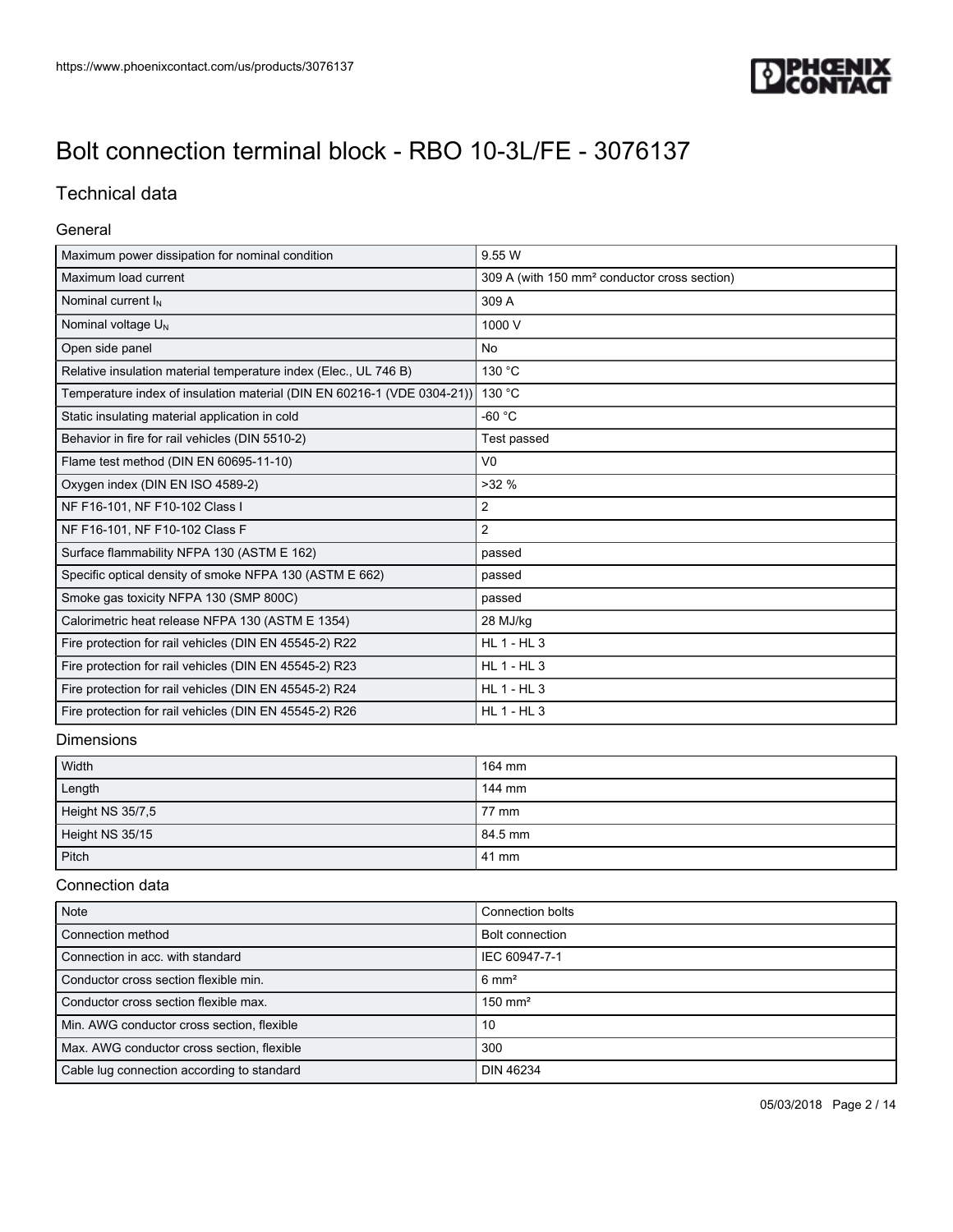

### Technical data

#### Connection data

| Min. cross section for cable lug connection | $6 \text{ mm}^2$      |
|---------------------------------------------|-----------------------|
| Max. cross section for cable lug connection | $150$ mm <sup>2</sup> |
| Hole diameter, min.                         | 10.5 mm               |
| Cable lug width, max.                       | 30 mm                 |
| Bolt diameter                               | 10 mm                 |
| Screw thread                                | M10                   |
| Tightening torque, min                      | 10 Nm                 |
| Tightening torque max                       | 20 Nm                 |
| Cable lug connection according to standard  | <b>DIN 46235</b>      |
| Min. cross section for cable lug connection | $16 \text{ mm}^2$     |
| Max. cross section for cable lug connection | $150$ mm <sup>2</sup> |
| Hole diameter, min.                         | 10.5 mm               |
| Cable lug width, max.                       | 34 mm                 |
| <b>Bolt diameter</b>                        | 10 mm                 |
| Screw thread                                | M10                   |
| Tightening torque, min                      | 10 Nm                 |
| Tightening torque max                       | 20 Nm                 |
| Cable lug connection according to standard  | <b>DIN 46237</b>      |
| Min. cross section for cable lug connection | $6 \text{ mm}^2$      |
| Max. cross section for cable lug connection | $6 \text{ mm}^2$      |
| Hole diameter, min.                         | 10.5 mm               |
| Cable lug width, max.                       | <b>18 mm</b>          |
| <b>Bolt diameter</b>                        | 10 mm                 |
| Screw thread                                | M10                   |
| Tightening torque, min                      | 10 Nm                 |
| Tightening torque max                       | 20 Nm                 |
| Screw thread                                | M10                   |
| Tightening torque, min                      | 10 Nm                 |
| Tightening torque max                       | 20 Nm                 |

### Standards and Regulations

| Connection in acc. with standard                       | IEC 60947-7-1                                   |
|--------------------------------------------------------|-------------------------------------------------|
| Flammability rating according to UL 94                 | V0                                              |
| Fire protection for rail vehicles (DIN EN 45545-2) R22 | HL 1 - HL 3 HL 1 - HL 3 HL 1 - HL 3 HL 1 - HL 3 |
| Fire protection for rail vehicles (DIN EN 45545-2) R23 | HL 1 - HL 3 HL 1 - HL 3 HL 1 - HL 3 HL 1 - HL 3 |
| Fire protection for rail vehicles (DIN EN 45545-2) R24 | HL 1 - HL 3 HL 1 - HL 3 HL 1 - HL 3 HL 1 - HL 3 |
| Fire protection for rail vehicles (DIN EN 45545-2) R26 | HL 1 - HL 3 HL 1 - HL 3 HL 1 - HL 3 HL 1 - HL 3 |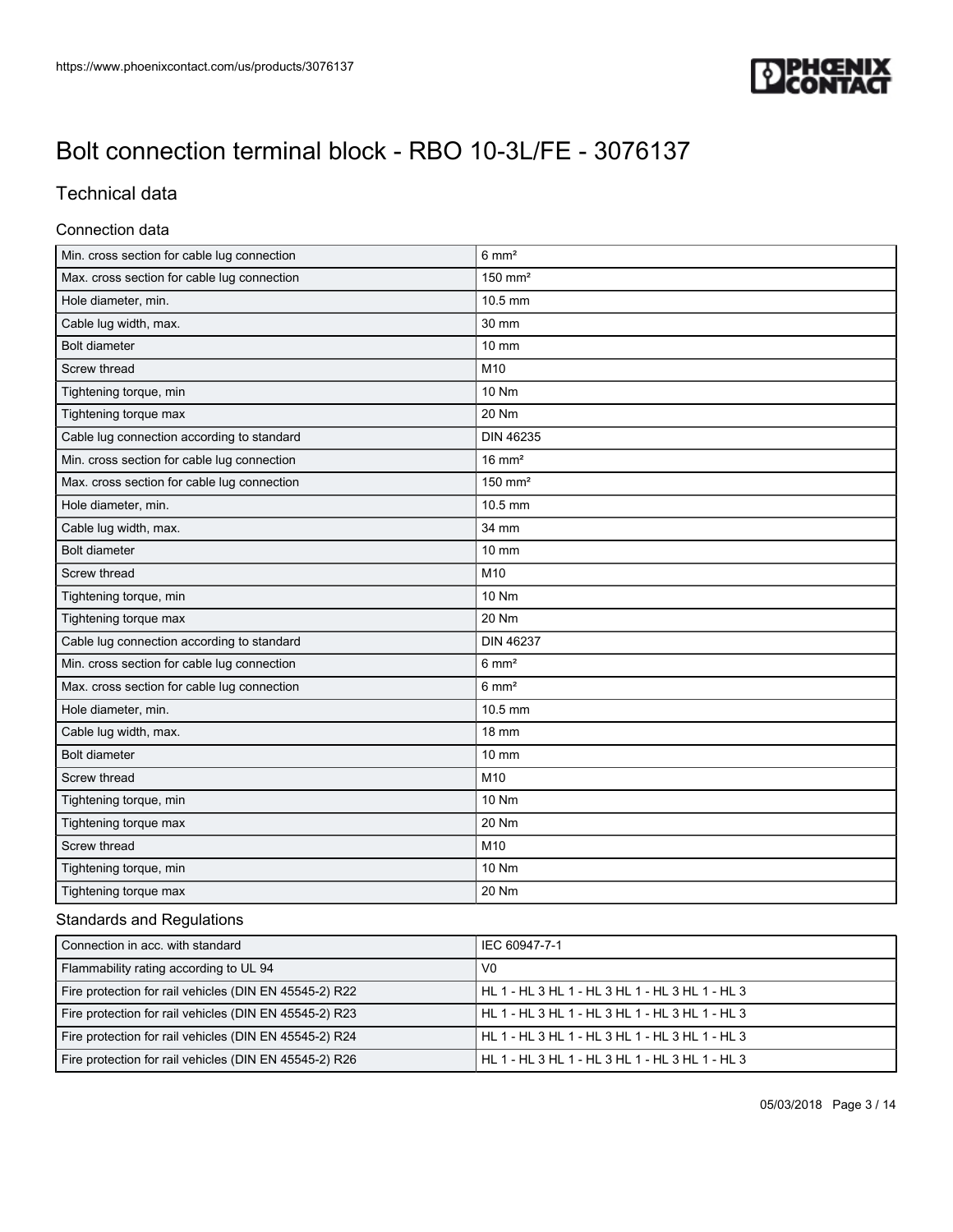

### Technical data

### Environmental Product Compliance

| China RoHS | I Environmentally friendly use period: unlimited = EFUP-e |
|------------|-----------------------------------------------------------|
|            | No hazardous substances above threshold values            |

### Drawings

#### Dimensional drawing



### **Classifications**

eCl@ss

| eCl@ss 4.0 | 27141120 |
|------------|----------|
| eCl@ss 4.1 | 27141120 |
| eCl@ss 5.0 | 27141120 |
| eCl@ss 5.1 | 27141120 |
| eCl@ss 6.0 | 27141120 |
| eCl@ss 7.0 | 27141120 |
| eCl@ss 8.0 | 27141120 |
| eCl@ss 9.0 | 27141120 |

### ETIM

| <b>ETIM 3.0</b> | EC000897 |
|-----------------|----------|
| <b>ETIM 4.0</b> | EC000897 |
| <b>ETIM 5.0</b> | EC000897 |
| <b>ETIM 6.0</b> | EC000897 |

UNSPSC

| <b>UNSP</b><br>2004.<br>181<br>C OA<br>302<br>0.0<br>טי |  |
|---------------------------------------------------------|--|
|---------------------------------------------------------|--|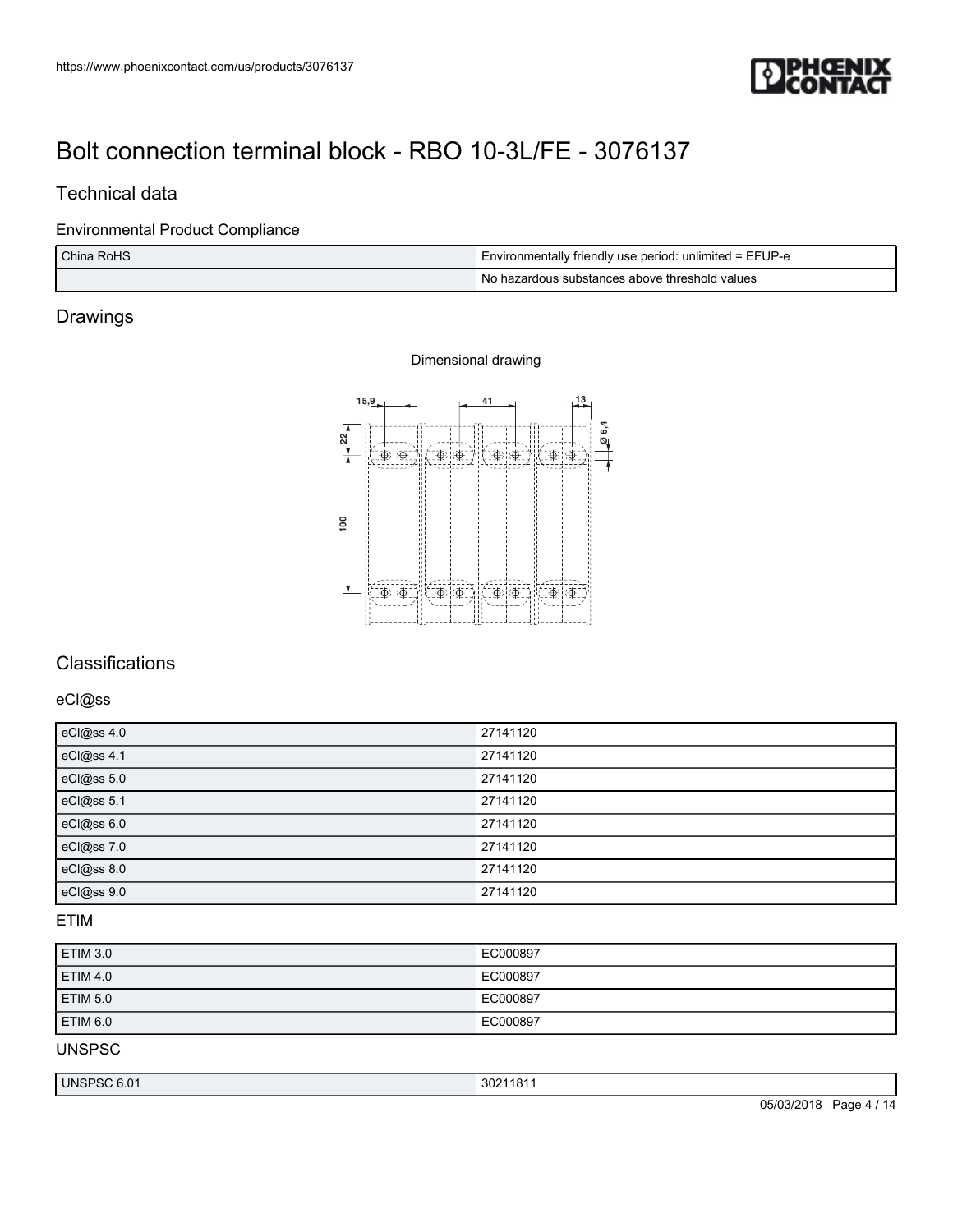

### **Classifications**

#### UNSPSC

| <b>UNSPSC 7.0901</b> | 39121410 |
|----------------------|----------|
| <b>UNSPSC 11</b>     | 39121410 |
| <b>UNSPSC 12.01</b>  | 39121410 |
| UNSPSC 13.2          | 39121410 |

### Accessories

Accessories

Bridge

[Connection rail - RBO 10-VS 2 - 3244643](https://www.phoenixcontact.com/us/products/3244643)



Connection rail, number of positions: 2, color: silver

[Connection rail - RBO 10-VS 3 - 3244656](https://www.phoenixcontact.com/us/products/3244656)



Connection rail, number of positions: 3, color: silver

Cover profile

[Covering hood - HC-RBO 10 BU - 3247972](https://www.phoenixcontact.com/us/products/3247972)



Covering hood, length: 144 mm, width: 41 mm, height: 33 mm, color: blue

05/03/2018 Page 5 / 14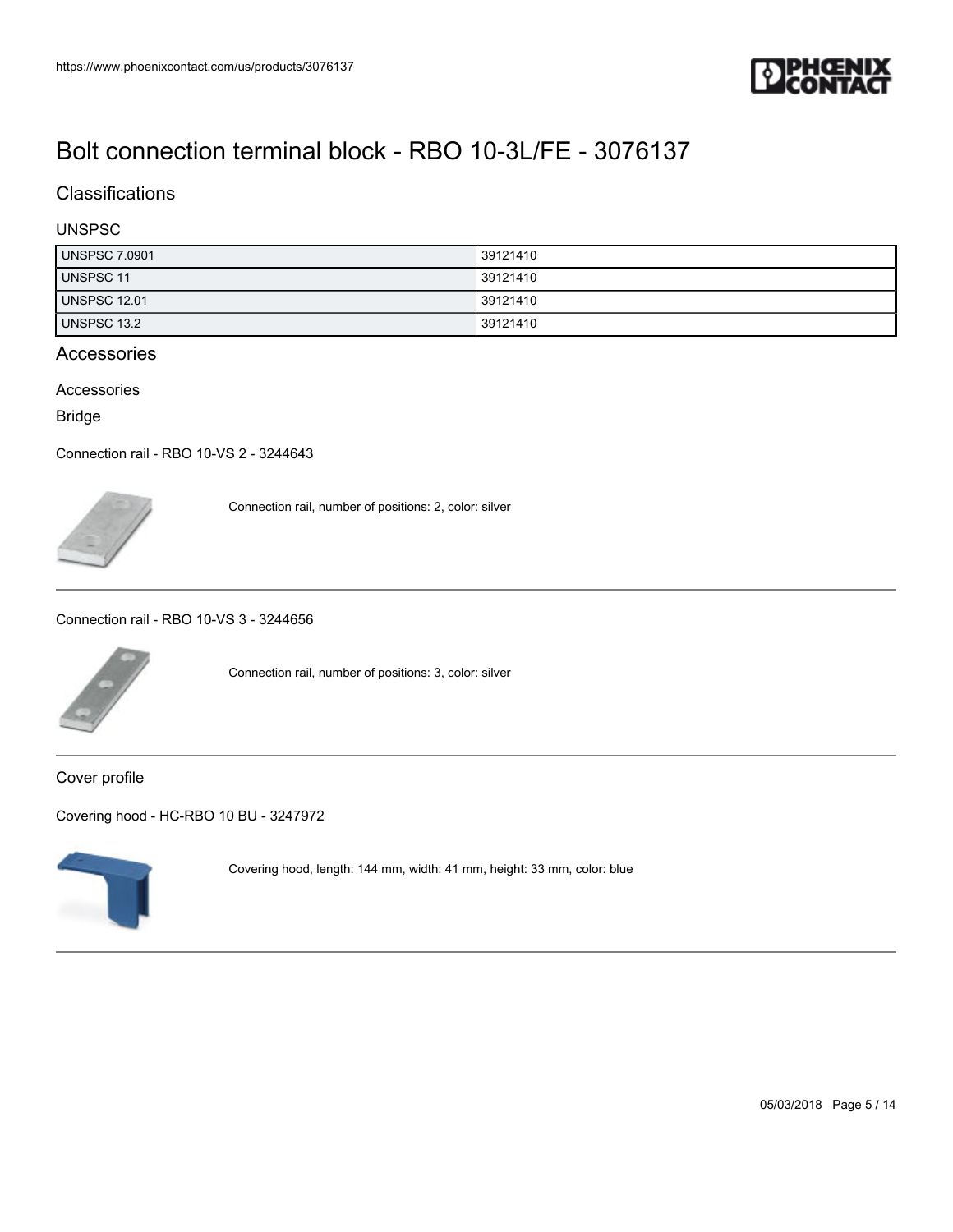

### Accessories

[Covering hood - HC-RBO 10-FE - 3247971](https://www.phoenixcontact.com/us/products/3247971)



Covering hood, length: 144 mm, width: 41 mm, height: 33 mm, color: black/yellow

DIN rail

[DIN rail perforated - NS 35/ 7,5 PERF 2000MM - 0801733](https://www.phoenixcontact.com/us/products/0801733)



DIN rail perforated, Standard profile, width: 35 mm, height: 7.5 mm, in acc. with EN 60715: 2001, material: Steel, galvanized, passivated with a thick layer, length: 2000 mm, color: silver

[DIN rail, unperforated - NS 35/ 7,5 UNPERF 2000MM - 0801681](https://www.phoenixcontact.com/us/products/0801681)



DIN rail, unperforated, Standard profile, width: 35 mm, height: 7.5 mm, in acc. with EN 60715: 2001, material: Steel, galvanized, passivated with a thick layer, length: 2000 mm, color: silver

[DIN rail perforated - NS 35/ 7,5 WH PERF 2000MM - 1204119](https://www.phoenixcontact.com/us/products/1204119)



DIN rail perforated, Standard profile, width: 35 mm, height: 7.5 mm, in acc. with EN 60715: 2001, material: Steel, Galvanized, white passivated, length: 2000 mm, color: white

[DIN rail, unperforated - NS 35/ 7,5 WH UNPERF 2000MM - 1204122](https://www.phoenixcontact.com/us/products/1204122)



DIN rail, unperforated, Standard profile, width: 35 mm, height: 7.5 mm, in acc. with EN 60715: 2001, material: Steel, Galvanized, white passivated, length: 2000 mm, color: white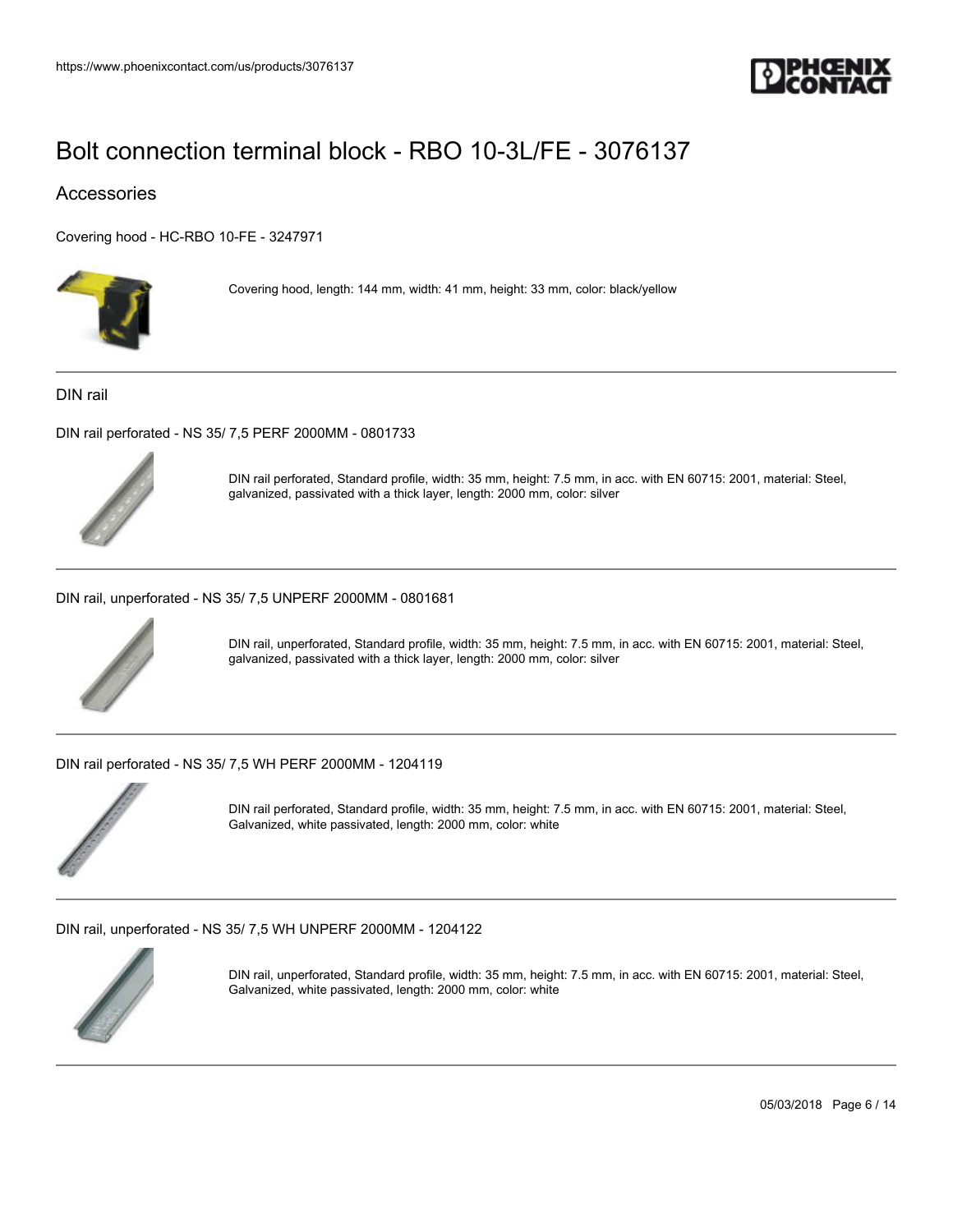

### **Accessories**

[DIN rail, unperforated - NS 35/ 7,5 AL UNPERF 2000MM - 0801704](https://www.phoenixcontact.com/us/products/0801704)

DIN rail, unperforated, Standard profile, width: 35 mm, height: 7.5 mm, in acc. with EN 60715: 2001, material: Aluminum, uncoated, length: 2000 mm, color: silver

#### [DIN rail perforated - NS 35/ 7,5 ZN PERF 2000MM - 1206421](https://www.phoenixcontact.com/us/products/1206421)



DIN rail perforated, Standard profile, width: 35 mm, height: 7.5 mm, in acc. with EN 60715: 2001, material: Steel, galvanized, length: 2000 mm, color: silver

[DIN rail, unperforated - NS 35/ 7,5 ZN UNPERF 2000MM - 1206434](https://www.phoenixcontact.com/us/products/1206434)



DIN rail, unperforated, Standard profile, width: 35 mm, height: 7.5 mm, in acc. with EN 60715: 2001, material: Steel, galvanized, length: 2000 mm, color: silver

[DIN rail, unperforated - NS 35/ 7,5 CU UNPERF 2000MM - 0801762](https://www.phoenixcontact.com/us/products/0801762)



DIN rail, unperforated, Standard profile, width: 35 mm, height: 7.5 mm, in acc. with EN 60715: 2001, material: Copper, uncoated, length: 2000 mm, color: copper-colored

[End cap - NS 35/ 7,5 CAP - 1206560](https://www.phoenixcontact.com/us/products/1206560)

DIN rail end piece, for DIN rail NS 35/7.5



05/03/2018 Page 7 / 14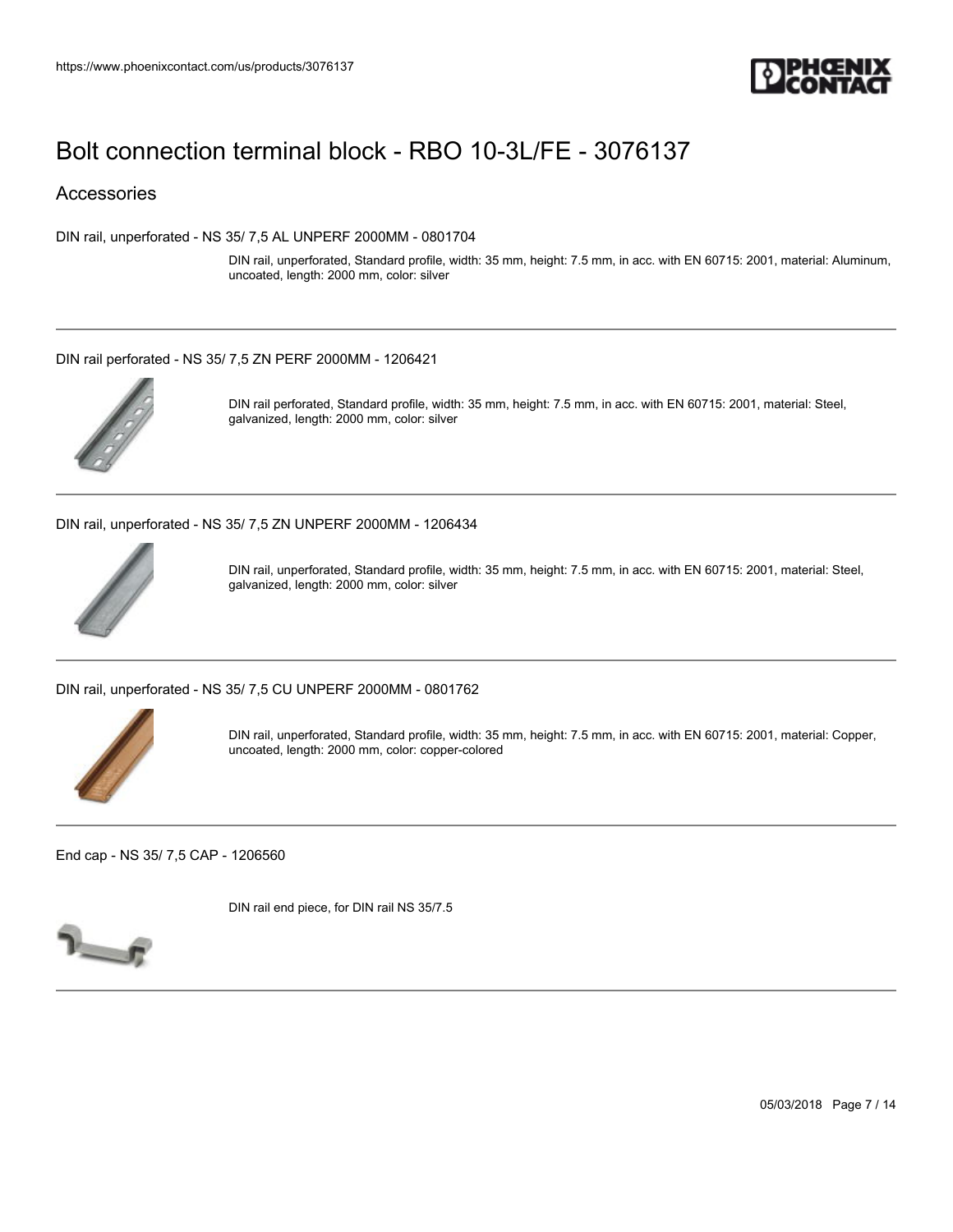

### Accessories

[DIN rail perforated - NS 35/15 PERF 2000MM - 1201730](https://www.phoenixcontact.com/us/products/1201730)



DIN rail perforated, Standard profile, width: 35 mm, height: 15 mm, similar to EN 60715: 2001, material: Steel, galvanized, passivated with a thick layer, length: 2000 mm, color: silver

[DIN rail, unperforated - NS 35/15 UNPERF 2000MM - 1201714](https://www.phoenixcontact.com/us/products/1201714)



DIN rail, unperforated, Standard profile, width: 35 mm, height: 15 mm, similar to EN 60715: 2001, material: Steel, galvanized, passivated with a thick layer, length: 2000 mm, color: silver

[DIN rail perforated - NS 35/15 WH PERF 2000MM - 0806602](https://www.phoenixcontact.com/us/products/0806602)



DIN rail perforated, Standard profile, width: 35 mm, height: 15 mm, similar to EN 60715: 2001, material: Steel, Galvanized, white passivated, length: 2000 mm, color: white

[DIN rail, unperforated - NS 35/15 WH UNPERF 2000MM - 1204135](https://www.phoenixcontact.com/us/products/1204135)



DIN rail, unperforated, Standard profile, width: 35 mm, height: 15 mm, similar to EN 60715: 2001, material: Steel, Galvanized, white passivated, length: 2000 mm, color: white

[DIN rail, unperforated - NS 35/15 AL UNPERF 2000MM - 1201756](https://www.phoenixcontact.com/us/products/1201756)



DIN rail, unperforated, Standard profile, width: 35 mm, height: 15 mm, similar to EN 60715: 2001, material: Aluminum, uncoated, length: 2000 mm, color: silver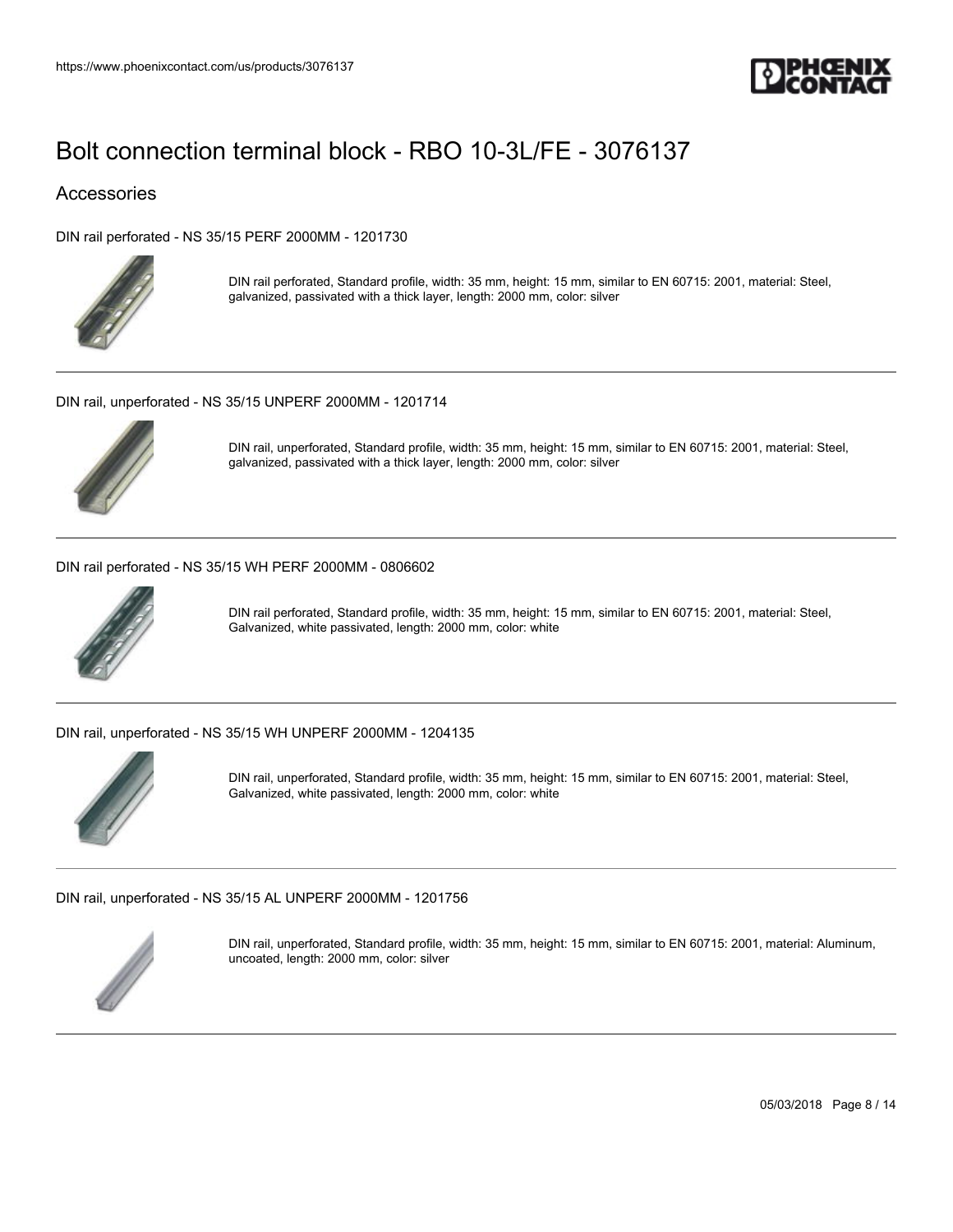

### Accessories

[DIN rail perforated - NS 35/15 ZN PERF 2000MM - 1206599](https://www.phoenixcontact.com/us/products/1206599)



DIN rail perforated, Standard profile, width: 35 mm, height: 15 mm, similar to EN 60715: 2001, material: Steel, galvanized, length: 2000 mm, color: silver

[DIN rail, unperforated - NS 35/15 ZN UNPERF 2000MM - 1206586](https://www.phoenixcontact.com/us/products/1206586)



DIN rail, unperforated, Standard profile, width: 35 mm, height: 15 mm, similar to EN 60715: 2001, material: Steel, galvanized, length: 2000 mm, color: silver

[DIN rail, unperforated - NS 35/15 CU UNPERF 2000MM - 1201895](https://www.phoenixcontact.com/us/products/1201895)



DIN rail, unperforated, Standard profile, width: 35 mm, height: 15 mm, similar to EN 60715: 2001, material: Copper, uncoated, length: 2000 mm, color: copper-colored

[End cap - NS 35/15 CAP - 1206573](https://www.phoenixcontact.com/us/products/1206573)



DIN rail end piece, for DIN rail NS 35/15

[DIN rail, unperforated - NS 35/15-2,3 UNPERF 2000MM - 1201798](https://www.phoenixcontact.com/us/products/1201798)



DIN rail, unperforated, Standard profile 2.3 mm, width: 35 mm, height: 15 mm, in acc. with EN 60715: 2001, material: Steel, galvanized, passivated with a thick layer, length: 2000 mm, color: silver

End block

05/03/2018 Page 9 / 14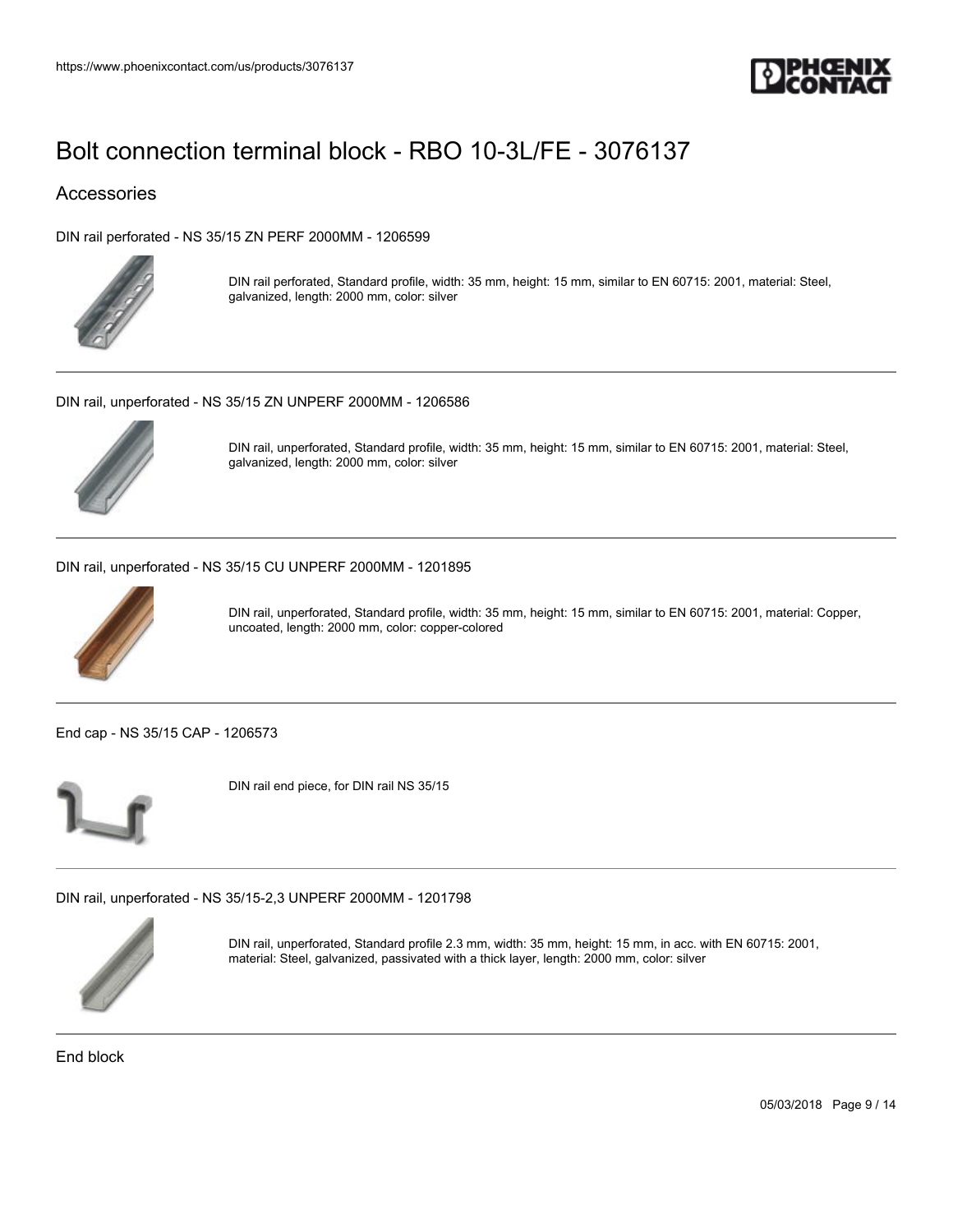

### **Accessories**

[End clamp - E/NS 35 N - 0800886](https://www.phoenixcontact.com/us/products/0800886)



End clamp, width: 9.5 mm, color: gray

#### Labeled device marker

[Label - EML \(51X25\)R YE /RBO8 - 0801353](https://www.phoenixcontact.com/us/products/0801353)



Label, yellow/black, labeled, can be labeled with: THERMOMARK ROLL, THERMOMARK ROLL X1, THERMOMARK ROLLMASTER 300/600, THERMOMARK X1.2, THERMOMARK S1.1: Lightning flash, mounting type: adhesive, lettering field size: 51 x 25 mm

#### Labeled terminal marker

[Zack marker strip - ZB 10 CUS - 0824941](https://www.phoenixcontact.com/us/products/0824941)



Zack marker strip, can be ordered: Strip, white, labeled according to customer specifications, mounting type: snap into tall marker groove, for terminal block width: 10.2 mm, lettering field size: 10.15 x 10.5 mm

[Zack marker strip - ZB10,LGS:FORTL.ZAHLEN - 1053014](https://www.phoenixcontact.com/us/products/1053014)



Zack marker strip, Strip, white, labeled, can be labeled with: CMS-P1-PLOTTER, printed horizontally: consecutive numbers 1 - 10, 11 - 20, etc. up to 991 - 1000, mounting type: snap into tall marker groove, for terminal block width: 10.2 mm, lettering field size: 10.15 x 10.5 mm

#### [Zack marker strip - ZB10,QR:FORTL.ZAHLEN - 1053027](https://www.phoenixcontact.com/us/products/1053027)



Zack marker strip, Strip, white, labeled, can be labeled with: CMS-P1-PLOTTER, Printed vertically: consecutive numbers 1 - 10, 11 - 20, etc. up to 991 - 1000, mounting type: snap into tall marker groove, for terminal block width: 10.2 mm, lettering field size: 10.15 x 10.5 mm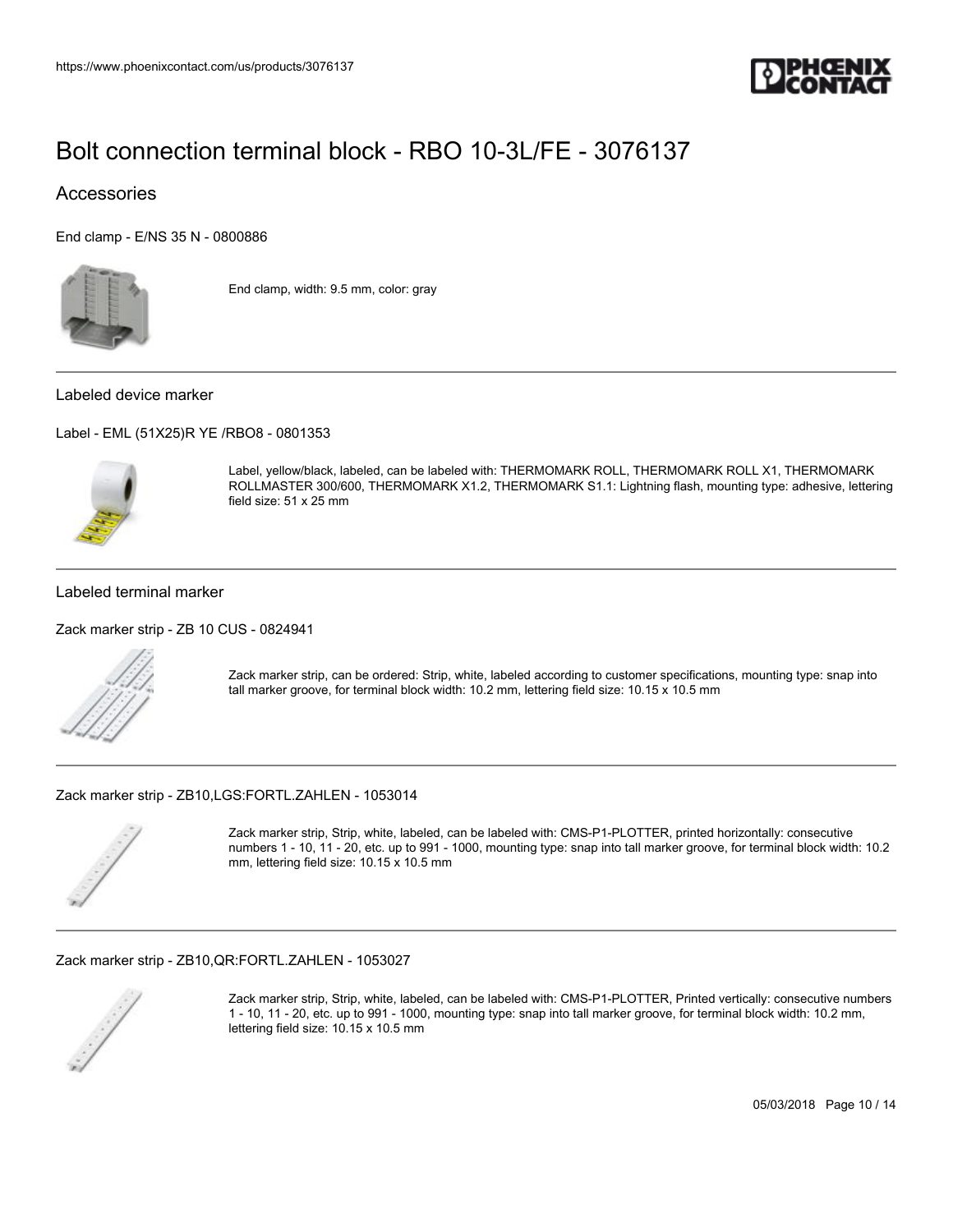

**Accessories** 

#### [Zack marker strip - ZB10,LGS:GLEICHE ZAHLEN - 1053030](https://www.phoenixcontact.com/us/products/1053030)



Zack marker strip, Strip, white, labeled, can be labeled with: CMS-P1-PLOTTER, printed horizontally: Identical numbers 1 or 2, etc. up to 100, mounting type: snap into tall marker groove, for terminal block width: 10.2 mm, lettering field size: 10.15 x 10.5 mm

#### [Marker for terminal blocks - ZB10,LGS:L1-N,PE - 1053412](https://www.phoenixcontact.com/us/products/1053412)



Marker for terminal blocks, Strip, white, labeled, can be labeled with: CMS-P1-PLOTTER, Horizontal: L1, L2, L3, N, PE, L1, L2, L3, N, PE, mounting type: snap into tall marker groove, for terminal block width: 10.2 mm, lettering field size: 10.15 x 10.5 mm

[Marker for terminal blocks - ZB10,LGS:U-N - 1053438](https://www.phoenixcontact.com/us/products/1053438)



Marker for terminal blocks, Strip, white, labeled, can be labeled with: CMS-P1-PLOTTER, Horizontal: U, V, W, N, GND, U, V, W, N, GND, mounting type: snap into tall marker groove, for terminal block width: 10.2 mm, lettering field size: 10.15 x 10.5 mm

[Marker for terminal blocks - UC-TM 10 CUS - 0824605](https://www.phoenixcontact.com/us/products/0824605)



Marker for terminal blocks, can be ordered: by sheet, white, labeled according to customer specifications, mounting type: snap into tall marker groove, for terminal block width: 10.2 mm, lettering field size: 9.6 x 10.5 mm

[Marker for terminal blocks - UCT-TM 10 CUS - 0829623](https://www.phoenixcontact.com/us/products/0829623)



Marker for terminal blocks, can be ordered: by sheet, white, labeled according to customer specifications, mounting type: snap into tall marker groove, for terminal block width: 10.2 mm, lettering field size: 8.9 x 9.6 mm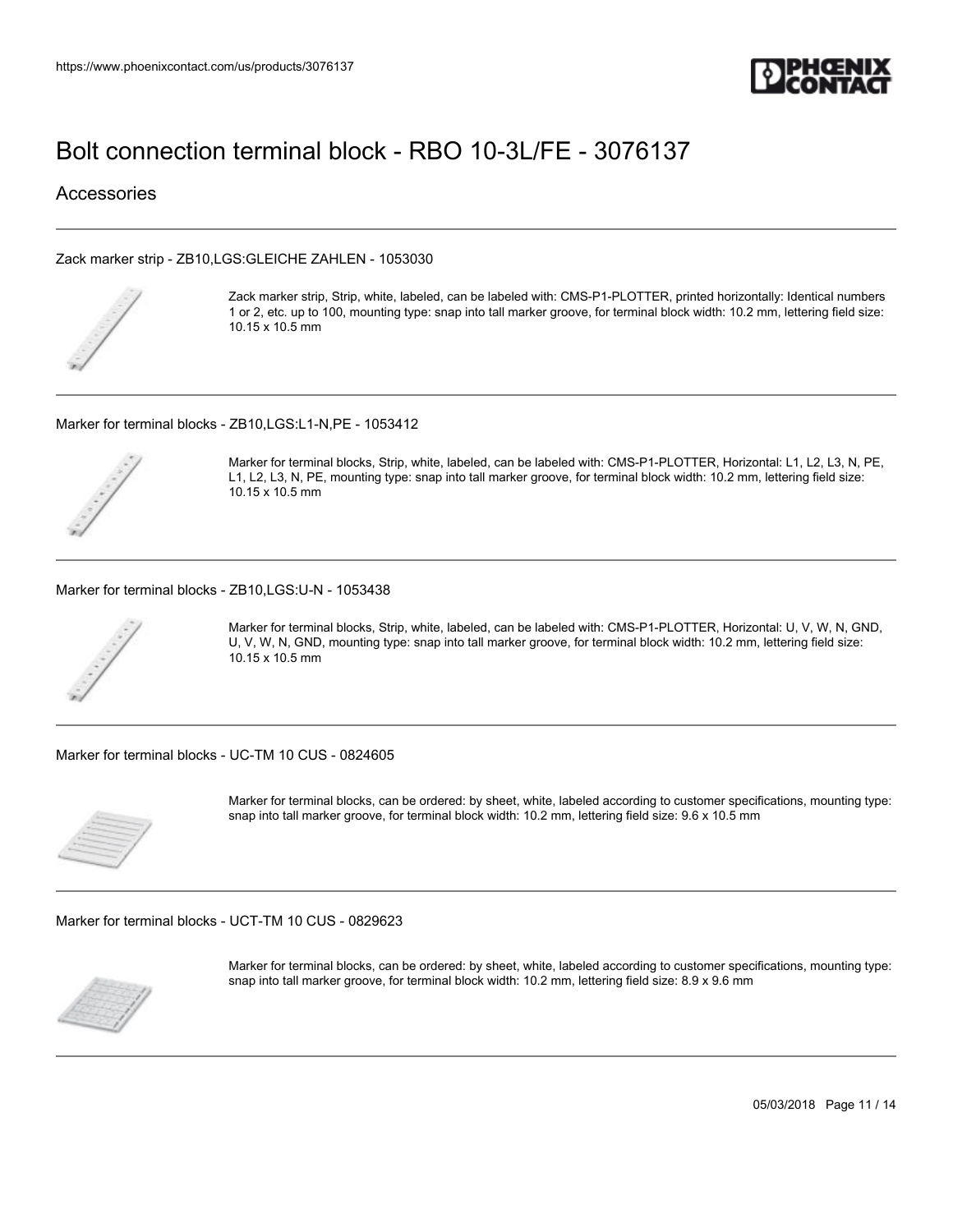

### **Accessories**

[Zack Marker strip, flat - ZBF10 CUS - 0825031](https://www.phoenixcontact.com/us/products/0825031)



Zack Marker strip, flat, can be ordered: Strip, white, labeled according to customer specifications, mounting type: snap into flat marker groove, for terminal block width: 10 mm, lettering field size: 5.15 x 10 mm

[Zack Marker strip, flat - ZBF10,LGS:FORTL.ZAHLEN - 0810009](https://www.phoenixcontact.com/us/products/0810009)



Zack Marker strip, flat, Strip, white, labeled, printed horizontally: consecutive numbers 1 - 10, 11 - 20, etc. up to 991 - 1000, mounting type: snap into flat marker groove, for terminal block width: 10 mm, lettering field size: 5.15 x 10 mm

#### [Zack Marker strip, flat - ZBF10,QR:FORTL.ZAHLEN - 0810025](https://www.phoenixcontact.com/us/products/0810025)



Zack Marker strip, flat, Strip, white, labeled, Printed vertically: consecutive numbers 1 - 10, 11 - 20, etc. up to 991 - 1000, mounting type: snap into flat marker groove, for terminal block width: 10 mm, lettering field size: 5.15 x 10 mm

[Marker for terminal blocks - UC-TMF 10 CUS - 0824662](https://www.phoenixcontact.com/us/products/0824662)



Marker for terminal blocks, can be ordered: by sheet, white, labeled according to customer specifications, mounting type: snap into flat marker groove, for terminal block width: 10.2 mm, lettering field size: 9.6 x 5.1 mm

[Marker for terminal blocks - UCT-TMF 10 CUS - 0829679](https://www.phoenixcontact.com/us/products/0829679)



Marker for terminal blocks, can be ordered: by sheet, white, labeled according to customer specifications, mounting type: snap into flat marker groove, for terminal block width: 10.2 mm, lettering field size: 9.4 x 4.7 mm

Marker carriers

05/03/2018 Page 12 / 14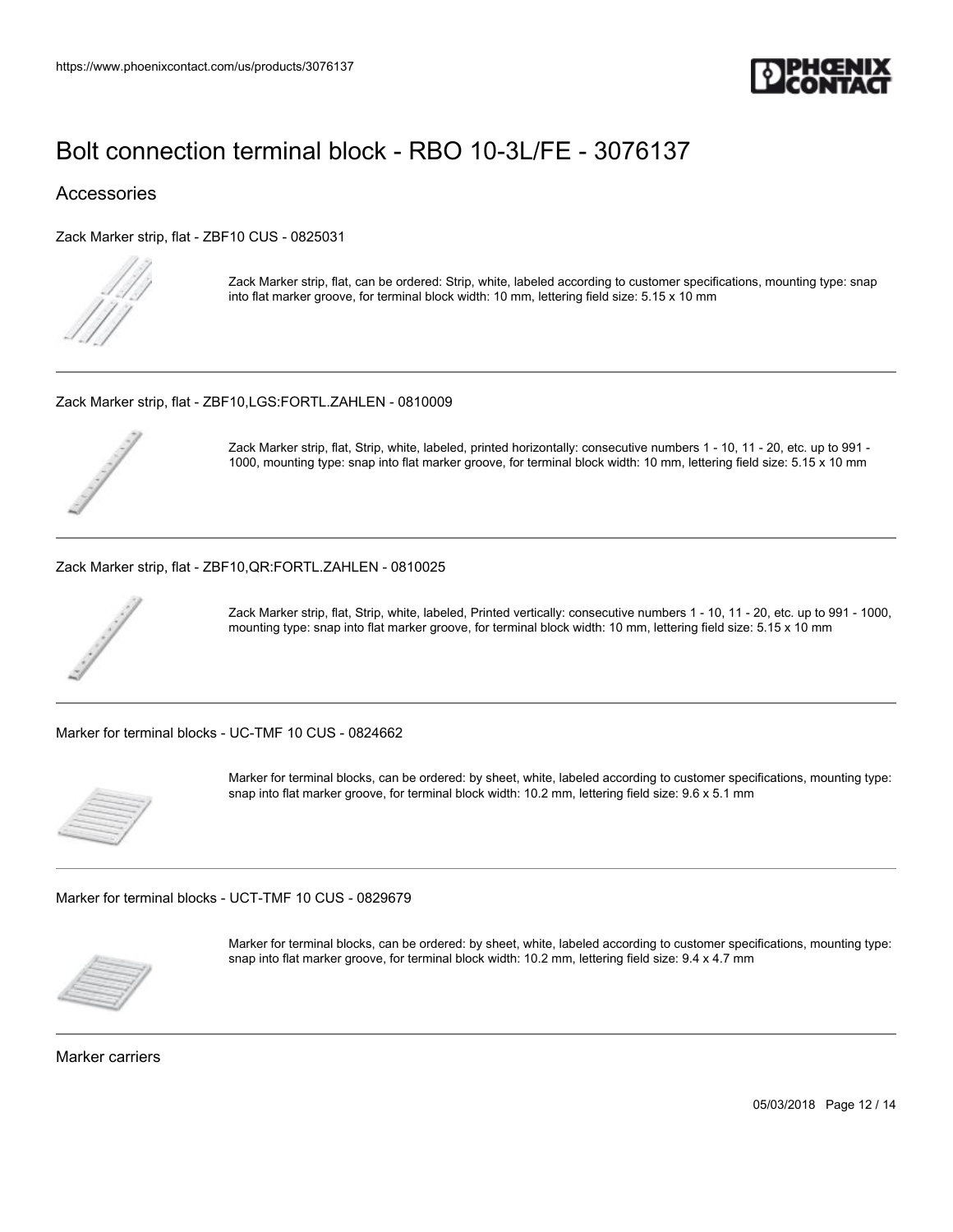

### **Accessories**

[Terminal strip marker carrier - KLM 3-L - 0814788](https://www.phoenixcontact.com/us/products/0814788)



Terminal strip marker carrier, height-adjustable, for end brackets CLIPFIX 15, CLIPFIX 35 and CLIPFIX 35-5, can be labeled with BMK...20 x 8 labels, or directly with the M-PEN or X-PEN

Planning and marking software

[Software - CLIP-PROJECT ADVANCED - 5146040](https://www.phoenixcontact.com/us/products/5146040)



Multilingual software for convenient configuration of Phoenix Contact products on standard DIN rails.

[Software - CLIP-PROJECT PROFESSIONAL - 5146053](https://www.phoenixcontact.com/us/products/5146053)



Multilingual software for terminal strip configuration. A marking module enables the professional marking of markers and labels for identifying terminal blocks, conductors and cables, and devices.

Terminal marking

[Zack marker strip - ZB 10:UNBEDRUCKT - 1053001](https://www.phoenixcontact.com/us/products/1053001)



Zack marker strip, Strip, white, unlabeled, can be labeled with: CMS-P1-PLOTTER, PLOTMARK, mounting type: snap into tall marker groove, for terminal block width: 10.2 mm, lettering field size: 10.5 x 10.15 mm

[Marker for terminal blocks - UC-TM 10 - 0818069](https://www.phoenixcontact.com/us/products/0818069)



Marker for terminal blocks, Sheet, white, unlabeled, can be labeled with: BLUEMARK CLED, BLUEMARK LED, CMS-P1-PLOTTER, PLOTMARK, mounting type: snap into tall marker groove, for terminal block width: 10.2 mm, lettering field size: 9.6 x 10.5 mm

05/03/2018 Page 13 / 14